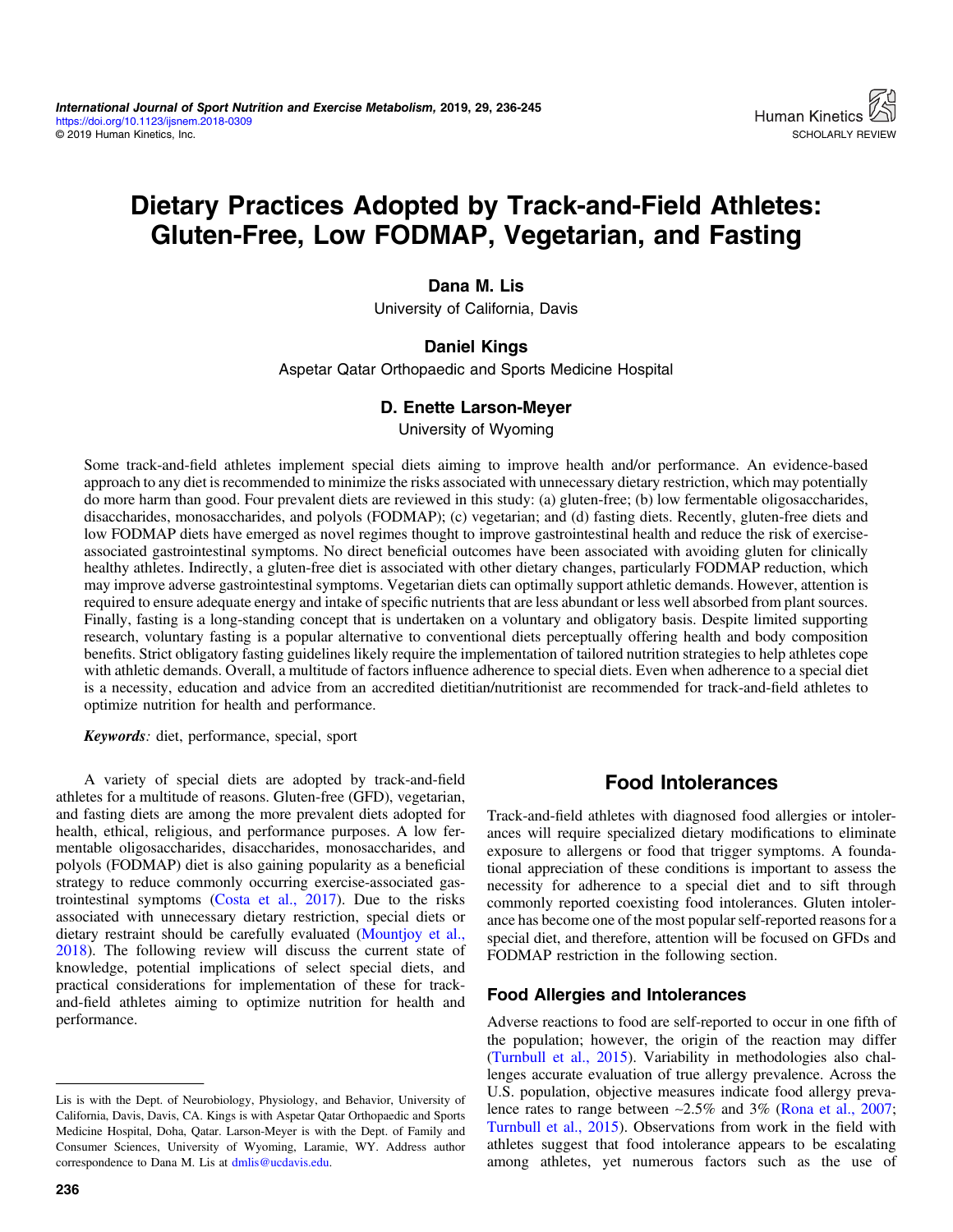nonvalidated food intolerance testing and self-reported incidence challenge accurate estimates of genuine intolerance ([Kostic-](#page-7-0)[Vucicevic et al., 2016\)](#page-7-0). Types of reactions to food can be classified into four primary categories: (a) immune mediated (e.g., egg, fish, nuts), (b) nonimmune mediated (common food triggers as immune mediated with different systemic response and subsequent symptoms), (c) exposure to toxin, and (d) genetic. A food allergy is defined as an adverse immune-mediated response, which occurs reproducibly upon exposure to a given food and absent when the food is avoided ([Schafer et al., 2001](#page-9-0)). Other types of reactions are labeled intolerances, which are nonallergic food reactions (e.g., lactose deficiency) and thus do not involve the immune system [\(Schafer et al., 2001;](#page-9-0) [Turnbull et al., 2015\)](#page-9-0). Reactions to food can also transpire from toxin exposure or excess histamine in foods (e.g., spoiled fish) or from inborn metabolic errors such as in phenylketonuria ([Turnbull et al., 2015\)](#page-9-0). Finally, malabsorptive problems, such as fructose malabsorption or a disease condition, and functional gastrointestinal disorders may also be linked to food-related reactions.

#### Common Food Allergies

Immune-mediated food reactions can range in severity from minor abdominal discomfort to hives and to the most severe, anaphylaxis. Reactions generally develop within minutes of exposure. Investigation of allergen food reactions is less reviewed in adults than in adolescents; however, the most common food allergy triggers are shellfish, peanut, tree nuts, and fish, with some geographical variance [\(de Silva et al., 2014](#page-7-0); [Schafer et al., 2001\)](#page-9-0). Cow's milk, egg, wheat, soy, peanut, tree nuts, fish, and shellfish allergies constitute the majority of food allergy reactions in younger populations [\(Rona et al., 2007](#page-8-0)). Determination of IgE-mediated reactions to food requires appropriate diagnosis beginning with a detailed medical/nutrition history to guide appropriate testing procedures [\(Platt & Wulu, 2017](#page-8-0)). These verified diagnostic methods include skin prick, measuring food-specific IgE antibody levels, or the gold standard of double-blind placebo-controlled food challenges [\(Turnbull et al., 2015\)](#page-9-0). Some inherent risks, confounding factors affecting results, arduous nature, and high costs are associated with these tests ([Shtessel & Tversky, 2018](#page-9-0); [Tapke et al., 2018\)](#page-9-0). Subsequently, several alternative food intolerance tests appeal to athletes (e.g., microbiome testing, vega testing/ electrodermal, hair testing, applied kinesiology, serum-specific IgG, lymphocyte stimulation, facial thermography, gastric juice analysis, endoscopic allergen provocation, cytotoxicity assays, and the Mediator Release Test). Validation is lacking, and therefore, these alternative testing methods are not currently recommended. For track-and-field athletes, food avoidance based on dubious test results may introduce unnecessary food restriction and associated risks, which are discussed throughout this review. Established food allergy testing should be guided by a licensed medical specialist (e.g., allergist, immunologist), and indiscriminate testing for large batteries of allergens should be avoided ([Turnbull et al., 2015\)](#page-9-0).

## Common Food Intolerances/Malabsorption

Given the ambiguous nature of food intolerances or malabsorption, there is a tendency for athletes to self-diagnose intolerances and subsequently restrict foods or food groups [\(Kostic-Vucicevic et al.,](#page-7-0) [2016](#page-7-0); [Lis et al., 2015b](#page-8-0)). Lactose and fructose malabsorption, which result from insufficient enzyme and functional capability of transporter(s), respectively, are the most commonly reported food intolerances ([Fedewa & Rao, 2014](#page-7-0); [Levitt et al., 2013](#page-7-0); [Turnbull](#page-9-0) [et al., 2015](#page-9-0)). Other food intolerances are less clear. Symptoms may appear hours to days after exposure [\(Turnbull et al., 2015](#page-9-0)) and range from gastrointestinal (e.g., abdominal bloating, loose stool, abdominal pain) to extraintestinal symptoms including fatigue, headaches, and cognitive difficulties. Several of these symptoms overlap with those characterizing irritable bowel syndrome, functional gastrointestinal disorders, or exercise-induced gastrointestinal syndrome ([Costa et al., 2017;](#page-7-0) [Turnbull et al., 2015\)](#page-9-0). Emerging work in this area questions the potential for repeated stress on the gut and associated physiological alterations associated with exercise-induced gastrointestinal syndrome to increase susceptibility to dietary triggers or the development of chronic gastrointestinal disease [\(Colbey et al., 2018;](#page-7-0) [Costa et al., 2017\)](#page-7-0).

# Gluten-Free Diets

#### GFD Adherence

Adherence to a GFD has exploded in popularity among athletes. Forty-one percent of nonceliac athletes report adhering to a GFD at least half of the time with ∼60% self-reporting "gluten intolerance" [\(Lis et al., 2015b\)](#page-8-0). A strict GFD eliminates all sources of gluten, a storage protein composite, with the alcohol-soluble gliadins defined as prolamins and the alcohol-insoluble glutenins as glutelins. Gliadin is incompletely digested, excreted, and does not trigger an immunological response in individuals without celiac disease. It is well established that a GFD is essential in managing health and symptoms in individuals with clinical conditions such as celiac disease, wheat allergy, and genuine nonceliac gluten/wheat sensitivity. Nonetheless, the number of athletes reported to follow a GFD appears to be four-fold higher than those of the general population who are estimated to clinically require gluten elimination ([Sapone et al., 2012\)](#page-9-0). A primary reason for adherence to a GFD in athletes is the widespread conviction that gluten elicits universal gastrointestinal injury/symptoms and triggers inflammation. A GFD is further touted as overall healthier and suggested to provide an ergogenic advantage [\(Lis et al., 2015b](#page-8-0)). Only one study has examined the effects of a GFD in nonceliac endurance athletes [\(Lis et al.,](#page-8-0) [2015a](#page-8-0)). In this tightly controlled randomized, crossover, doubleblind study, athletes followed a short-term gluten-containing diet versus GFD. Diet and exercise were replicated in both trials, but no differences in measures of gastrointestinal injury, gastrointestinal symptoms, systemic inflammatory responses, perceptual well-being, or exercise performance were observed between the diets. Only anecdotal-type substantiation supports the efficacy of a GFD for clinically healthy athletes. Nonetheless, it is important to understand the unique stress placed on the gut in some track-andfield athletes and the likely higher incidence of exercise-induced gastrointestinal syndrome [\(Costa et al., 2017;](#page-7-0) [van Wijck et al.,](#page-9-0) [2012](#page-9-0)). Potential exists for compromised gastrointestinal integrity and function to increase the incidence or magnitude of gastrointestinal-related food symptoms or gastrointestinal disorders [\(Costa](#page-7-0) [et al., 2017\)](#page-7-0).

#### Gluten to FODMAPs Link

Adverse reactions, particularly gastrointestinal symptoms, are associated with consumption of gluten-containing foods in individuals without a clinical condition requiring gluten elimination [\(Biesiekierski & Iven, 2015](#page-7-0)). Amid subjective reports of a GFD improving gastrointestinal symptoms, an interesting connection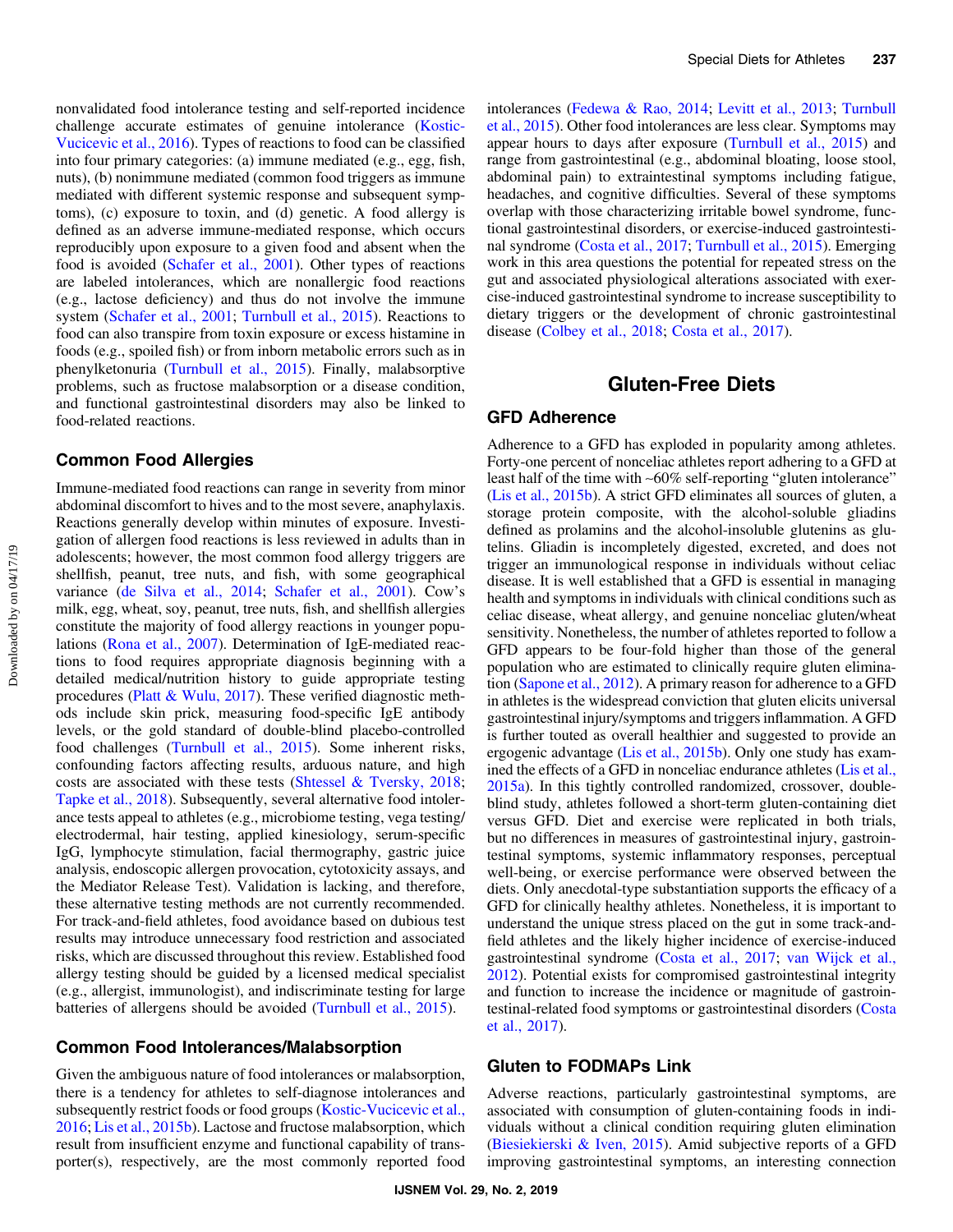exists between reduced FODMAP intake (e.g., fructans) and avoidance of gluten-containing grains [\(Gibson & Muir, 2013](#page-7-0); [Gibson et al., 2015;](#page-7-0) [Skodje et al., 2018\)](#page-9-0). A reduction in FODMAPs has been recognized as a modulating factor for symptom improvement with a GFD and not gluten itself [\(Skodje et al., 2018](#page-9-0)). Wheatbased food products such as breads and cereals not only contain gluten but are also rich in fructans, which are within the FODMAPs family and poorly digested [\(Biesiekierski & Iven, 2015](#page-7-0); [Fedewa &](#page-7-0) [Rao, 2014](#page-7-0)). This concept is strongly supported by a handful of clinical studies and scientific editorials detailing that the subsequent reduction in FODMAP intake is accountable for improvements in gastrointestinal symptoms and that fructans rather than gluten are associated with gastrointestinal symptom improvement in the majority of individuals with self-reported nonceliac gluten sensitivity [\(Biesiekierski & Iven, 2015\)](#page-7-0).

## FODMAP Mechanisms

FODMAPs are a family of fermentable short-chain carbohydrates found in a wide assortment of foods/food constituents [\(Staudacher](#page-9-0) [et al., 2017](#page-9-0)). Select high FODMAP foods common in an athlete's diet are categorized in Table 1 alongside low FODMAP exchanges [\(Lis et al., 2016b](#page-8-0)). Briefly, a low FODMAP diet is an individualized nutrition strategy with three phases (i. low FODMAP, ii. rechallenge, and iii. personalization phases) to tailor reduced intake of specific short-chain carbohydrates that can elicit symptoms. This diet has emerged as a frontline treatment for symptoms of irritable bowel syndrome with a 70% success rate ([Staudacher et al.,](#page-9-0) [2017\)](#page-9-0). Within a healthy general population, some FODMAPs are poorly digested, but the resulting gastrointestinal symptoms are nonexistent or trivial [\(Ong et al., 2010](#page-8-0)). Conversely, in athletes undertaking strenuous exercise with a subsequent impairment of gastrointestinal function and integrity (i.e., transporters), undigested food molecules may increase the osmotic load in the small intestine and contribute to increased osmotic water translocation, volume, and physiological consequences such as loose stool or diarrhea [\(Staudacher et al., 2014;](#page-9-0) [van Wijck et al., 2012\)](#page-9-0). Upon transit to the lower intestine, these malabsorbed and highly fermentable carbohydrates reach the colon and are subject to bacterial fermentation (breakdown) and result in physiological consequences such as increased luminal volume and pressure (e.g., hydrogen, methane, hydrogen sulfide). In addition, FODMAP intake could augment gastrointestinal symptoms (e.g., abdominal bloating and discomfort, excessive flatulence, urge to defecate, alterations in bowel movements) initiated by the osmotic effects of high carbohydrate consumption necessary to support fueling demands ([Pfeiffer](#page-8-0) [et al., 2012\)](#page-8-0).

FODMAP research has predominantly concentrated on lower gastrointestinal symptoms (e.g., abdominal bloating, flatulence, abdominal pain, cramping, diarrhea/loose stool). However, FOD-MAPs also influence upper gastrointestinal symptoms, such as feeling of fullness, as demonstrated in a clinical feeding study that administered doses of fructose and glucose via gastric infusion [\(Masuy et al., 2018\)](#page-8-0). Costa et al. [\(2017](#page-7-0)) has further summarized that upper gastrointestinal symptoms may be linked to the ileal break feedback mechanism, inhibitory or not. Upper and lower gastrointestinal symptoms may be affected by FODMAPs, but these nonspecific symptoms also congruently manifest from mechanical, physiological, and other nutritional factors [\(Costa](#page-7-0) [et al., 2017](#page-7-0)). FODMAPs may not be an exclusive gastrointestinal symptom trigger but amplify symptoms initiated by other factors.

## Low FODMAP Strategies for Track-and-Field Athletes

Athlete-specific data support the concept of FODMAPs affecting exercise-associated gastrointestinal symptoms [\(Lis et al., 2016a,](#page-8-0) [2017](#page-8-0)). Many athletes already self-eliminate foods high in FOD-MAPs but may not distinguish that these foods are in the FODMAP family [\(Lis et al., 2016b](#page-8-0)). Lactose-containing foods are the most frequently eliminated, followed by fructose in excess of glucose, galacto-oligosaccharides, polyols, and fructans. Two case study reports and one published intervention study further encourage the use of a low FODMAP diet compared with habitual diet (typically high in FODMAPs) to reduce the severity gastrointestinal symptoms during and also outside of exercise [\(Gaskell & Costa, 2018](#page-7-0); [Lis et al., 2016a](#page-8-0), [2017\)](#page-8-0). Importantly, gastrointestinal symptoms may transpire after a strenuous training session/race potentially affecting refueling for subsequent events. This is of concern in some track-and-field events where competition is carried over multiple days and/or multiple times per day. Assessment of FODMAP intake may be required before, during, and after exercise to optimize gastrointestinal contentment and refueling.

## Nutritional Considerations for GFD and Low FODMAP Diet

Any dietary treatment should be guided by appropriate diagnosis and dietary/medical management to minimize the risks associated with overlooking the underlying cause(s) and the risks associated

| <b>FODMAP categories</b> | <b>High FODMAP foods</b>                                                                                              | Low FODMAP food exchanges                                                                                                                                                                                                                       |
|--------------------------|-----------------------------------------------------------------------------------------------------------------------|-------------------------------------------------------------------------------------------------------------------------------------------------------------------------------------------------------------------------------------------------|
| High lactose             | Yogurt, cow's milk                                                                                                    | Lactose-free milk, and soy milk (from soy protein)                                                                                                                                                                                              |
| Excess fructose          | Apples, figs, watermelon, cherries, agave, honey, many<br>fruit juices (e.g., apple, orange), and beetroot            | Oranges, berries, banana, grapes, kiwi fruit, cantaloupe,<br>strawberry, blueberries, raspberries, fruit juices <sup>a</sup> made<br>from the above low FODMAP fruits, blended vegetable<br>juice with tomato base, and canned or pickled beets |
| High fructans/GOS        | Dates, dried apricots, cashews/pistachio nuts, breads/<br>bagels, onions, wheat-based energy bars, and ripe<br>banana | Gluten-free, spelt, special sourdough spelt breads, rice<br>cakes, corn tortillas, wheat and/or gluten-free energy<br>bars, and unripe banana                                                                                                   |
| High polyols             | Dried apricots, protein bars and powders, some elec-<br>trolyte tablets, and sugar-free gum/candies                   | Protein bars with alternative sweeteners, limit intake of<br>sugar-free gum/candies, or choose sugar-containing brands                                                                                                                          |

Table 1 High FODMAP Foods Commonly Consumed in an Athlete's Diet

Note. Check cereals, bars, sports foods, mixed beverages, and mixed meals for high FODMAP ingredients. FODMAP = fermentable oligosaccharides, disaccharides, monosaccharides, and polyols; GOS, galacto-oligosaccharides.

<sup>a</sup>Depending on the types and blend, fruit juices can be high in excess fructose and therefore problematic for some athletes (especially when ingested in high amounts).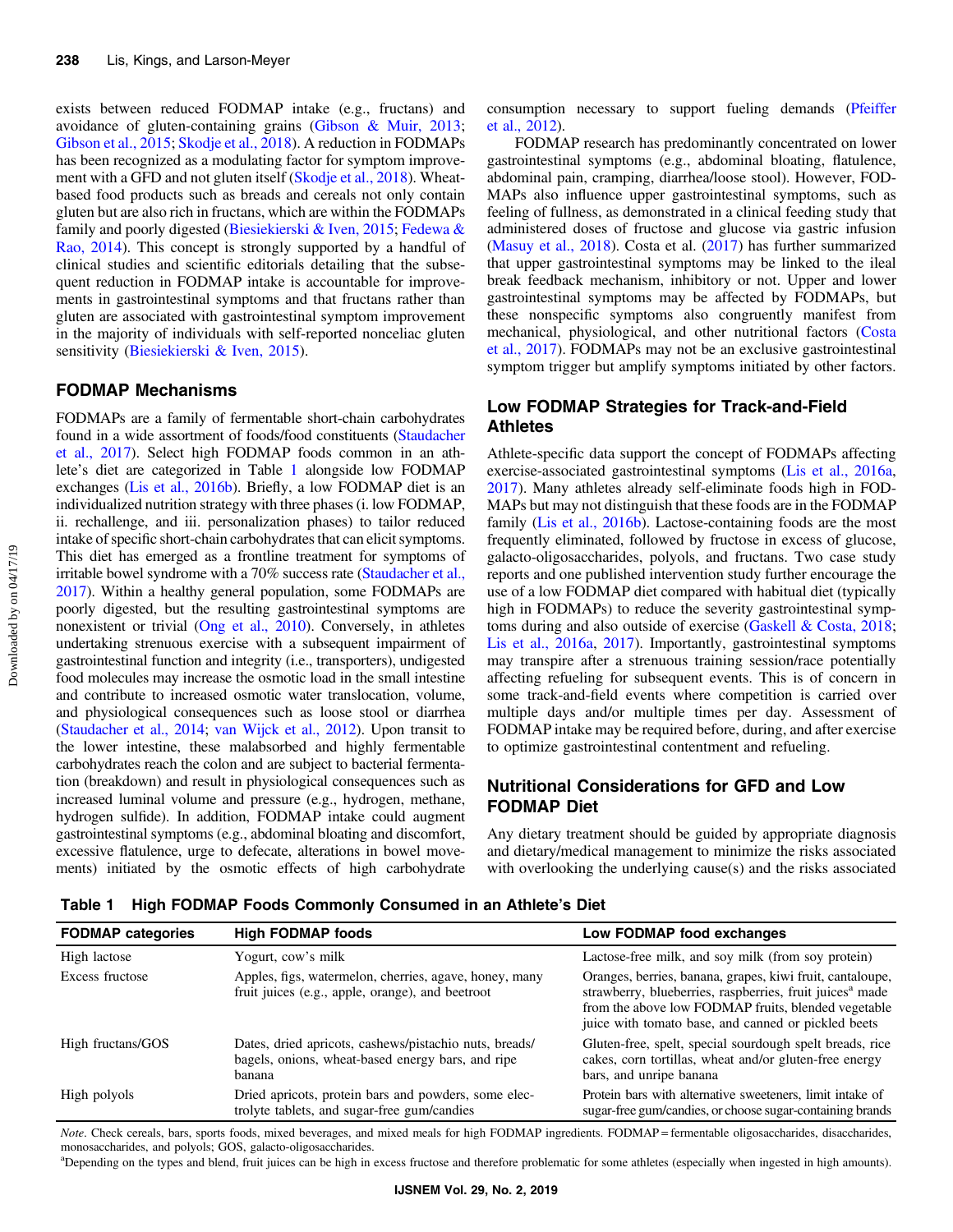with unnecessary food restriction ([Cialdella-Kam et al., 2016](#page-7-0); [Hill](#page-7-0) [et al., 2017;](#page-7-0) [Shepherd & Gibson, 2013\)](#page-9-0). Numerous benefits are publicized with GFD and low FODMAP diets, yet these special diets are also associated with perturbations in healthy gut microbiota, short-chain fatty acid production, possible increased arsenic intake ([Bulka et al., 2017](#page-7-0); [Halmos et al., 2015](#page-7-0)), orthorexia nervosa and disordered eating, increased psychosocial anxiety, and compromised energy/nutrient intake ([Hill et al., 2017](#page-7-0); [Staudacher et al.,](#page-9-0) [2017](#page-9-0)). Historically, a GFD has also been associated with suboptimal intake of iron, B vitamins, and protein and higher intake of sugar and fat. With significant improvements in commercially available gluten-free foods, this issue is less concerning (in Westernized countries). Although the exponential growth in the glutenfree market seems to be tapering, market reports suggest the low FODMAP diet to be the next popular special diet for athletes. Keeping this in mind, the primary goals of implementing a GFD or low FODMAP diet to manage gastrointestinal symptoms should be to establish underlying mechanisms and to minimize unnecessary food restriction and the associated psychosocial/nutritional risks. A registered dietitian specializing in sports nutrition and certified in low FODMAP diet teaching [\(Hill et al., 2017](#page-7-0)) should be consulted. Overall, to address the multifactorial nature of gastrointestinal symptoms, emerging evidence undoubtedly supports a beneficial role of FODMAP reduction as part of a treatment plan for some athletes with exercise-induced gastrointestinal syndrome [\(Costa](#page-7-0) [et al., 2017;](#page-7-0) [Lis et al., 2017\)](#page-8-0).

# Vegetarian and Vegan Eating

Track-and-field athletes adopt vegetarian and vegan diets for health, ethical, environmental, religious/spiritual, and aesthetic reasons (Table 2). Although interest in plant-based diets among athletes is not new, their popularity, particularly for vegan diets and semivegetarian or flexitarian diets, seems to be increasing with considerable variability by country, sport, and current public trends [\(Meyer & Reguant-Closa, 2017](#page-8-0)). Prevalence rates of vegetarianism among athletes are not well established but are assumed to be similar to that of the general population. Recent statistics suggest that ∼22% of the world population is vegetarian [\(Leahy et al.,](#page-7-0) [2010](#page-7-0)). The only published study in elite athletes indicated that 8% of international athletes followed a vegetarian diet—1% being vegan [\(Pelly & Burkhart, 2014](#page-8-0)).

Although concern exists about the adequacy of vegetarian diets for track-and-field athletes, it is well established that vegetarian diets can be nutritionally adequate to support training demands provided a variety of plant foods and source of vitamin B12 [\(Agnoli et al., 2017\)](#page-6-0) are sufficiently consumed. Hence, appropriate nutrition education is encouraged for track-and-field athletes.

## Potential Benefits of Vegetarian Diets

Plant-based diets may offer health advantages over the typical Western diet. Vegetarian and vegan diets are associated with a reduced risk for chronic diseases in nonathletic populations [\(Melina et al., 2016](#page-8-0)). Less is known about the ability of these diets to enhance athletic performance [\(Craddock et al., 2016](#page-7-0)). A recent review of observational and short-term intervention studies found no benefit or detriment to strength/power, aerobic or anaerobic performance parameters as a result of consuming a vegetarian rather than a nonvegetarian diet for up to 12 weeks [\(Craddock et al., 2016\)](#page-7-0). Due to the naturally high carbohydrate content, a vegetarian diet may be advantageous for fueling

#### Table 2 Types of Vegetarian Diets

| Vegan (strict vegetarian) | Excludes all animal products including<br>dairy and eggs and honey          |
|---------------------------|-----------------------------------------------------------------------------|
| Vegetarian                | Avoids all flesh foods; may or may not<br>consume eggs or dairy products    |
| Lacto-vegetarian          | Includes milk or other dairy products<br>but not eggs or other animal foods |
| Ovo-vegetarian            | Includes eggs but not dairy products                                        |
| Lacto-ovo-vegetarian      | Includes eggs and dairy products                                            |
|                           |                                                                             |

Note. Athletes who periodically eat small amounts of fish (pesco-vegetarian) and chicken (pollo-vegetarian), who typically eat a meatless diet but occasionally include meat or fish (flexitarian), or who try to limit red and other meats (semivegetarian) are often included in vegetarian classifications.

[\(Craddock et al., 2016](#page-7-0)). In addition, antioxidant and phytochemicals ([Trapp et al., 2010\)](#page-9-0) and the possibility of slight serum alkalinity may be advantageous; however, this has yet to be shown to augment athletic performance [\(Applegate et al., 2017;](#page-7-0) [Trapp](#page-9-0) [et al., 2010\)](#page-9-0).

## Vegetarian Nutrient Considerations and Recommendations

To ensure optimal health and performance, track-and-field athletes following vegetarian diets should select a wide variety of minimally processed vegetables, fruits, grains, nuts, seeds, legumes, and soy products and ensure adequate energy intake [\(Melina et al.,](#page-8-0) [2016](#page-8-0)). Adopting a vegetarian diet may result in a reduction of energy intake or of specific nutrients including omega-3 fatty acids, iron, zinc, calcium, vitamin D, iodine, and vitamin B12. These nutrients are less abundant in plant foods or are less well absorbed from plant compared with animal sources.

## Energy in Vegetarian Track-and-Field Athletes

Meeting but not exceeding energy needs is a foundation of sports nutrition. Difficulty in meeting energy requirements on a vegetarian diet may be due to food choices that are excessively high in fiber or of low energy density some track-and-field athletes are poorly prepared to make healthy vegetarian choices at work, school, training, and when traveling. This can result in undereating or the selection of less nutrient-dense food. Aiming for five to eight meals/ snacks per day and adequate planning may help athletes meet energy needs. As appropriate, track-and-field athletes can increase energy intake by selecting energy-dense foods and by reducing fiber-rich foods. It is also important to note that a vegetarian diet may be used by some track-and-field athletes to mask restrictive eating or an eating disorder [\(Cialdella-Kam et al., 2016\)](#page-7-0).

#### Macronutrients: Protein, Carbohydrate, and Fat

A common misconception is that vegetarian track-and-field athletes will not consume adequate protein. Meeting even the higher protein requirements of athletes and additional need for adolescent athletes is not typically a concern provided adequate energy and a variety of high-protein foods are consumed [\(Castell et al., 2018](#page-7-0); [Melina et al., 2016\)](#page-8-0) (Table [3\)](#page-4-0). As previously believed, it is unnecessary to combine plant foods in the same meal but instead eat a variety of protein-containing foods throughout the day ([Marsh](#page-8-0) [et al., 2013\)](#page-8-0). Protein requirements in a diet consisting exclusively

Downloaded by on 04/17/19 Downloaded by on 04/17/19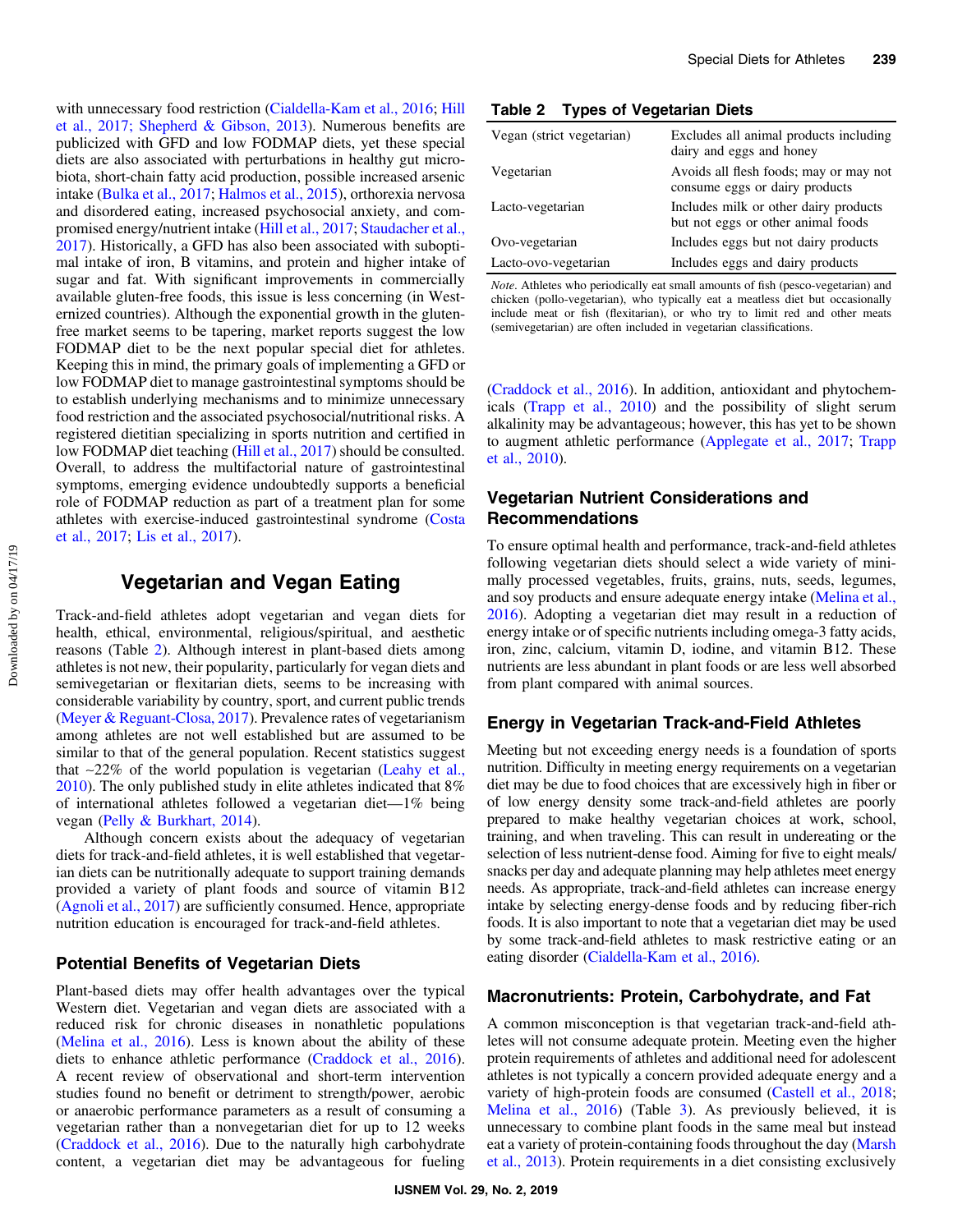<span id="page-4-0"></span>Table 3 Vegetarian Sources of Key Nutrients

| Protein                  | Beans, peas, lentils, soy products, nuts and nut<br>butters, dairy products, and most soy/plant-based<br>"milks"                                                                                                                                          |
|--------------------------|-----------------------------------------------------------------------------------------------------------------------------------------------------------------------------------------------------------------------------------------------------------|
| Healthy fats             | Nuts, seeds, nut butters, avocado, and olive oil                                                                                                                                                                                                          |
| Omega-3 fatty acids      | Walnuts, flax, chia, camelina, and hemp seeds<br>and oils                                                                                                                                                                                                 |
| $\text{Iron}^{\text{a}}$ | Beans, peas, lentils, edamame, nuts, seeds,<br>many grain products, fortified bread, and<br>breakfast cereals                                                                                                                                             |
| Zinc <sup>a</sup>        | Beans, peas, lentils, edamame, nuts, and seeds                                                                                                                                                                                                            |
| Calcium                  | Excellent bioavailability $(>50\%)$ : Chinese cab-<br>bages, kale, texturized vegetable proteins;<br>average bioavailability $(-30\%)$ : dairy products<br>and calcium-set tofu; lower bioavailability:<br>fortified soymilk, most nuts, seeds, and beans |
| Vitamin D                | Fatty fish, vitamin D-fortified cereals, marga-<br>rine, and plant-based "milks"                                                                                                                                                                          |
| <b>I</b> odine           | Iodized salt, seaweed, dairy products, and eggs                                                                                                                                                                                                           |
| Vitamin B <sub>12</sub>  | Nutritional yeast, soymilk and plant-based<br>"milks," fortified meat analogs, and Shiitake<br>mushrooms                                                                                                                                                  |

<sup>a</sup> Absorption enhanced by organic acids, including vitamin C (see [Melina et al.,](#page-8-0) [2016](#page-8-0) and [Otten et al., 2006](#page-8-0), for additional food sources).

of less well-digested plant sources, such as whole legumes and unprocessed grains versus well-digested sources including soy, dairy, or egg protein, may be slightly elevated to account for the lower amino acid digestibility ([Otten et al., 2006\)](#page-8-0). Finally, it is suggested that resting creatine and carnitine concentrations, which are predominately present in meat, may be lower in vegetarians and supplementation may be warranted [\(Larson-Meyer, 2018](#page-7-0)).

Carbohydrates are an important fuel source and should make up the bulk of most athletes diets. However, the challenge for many track-and-field athletes, vegetarian or not, is obtaining carbohydrates from high-quality whole food sources, such as whole grains, quinoa, and starchy vegetables, rather than from overly processed carbohydrates and simple sugars.

Fat is also an integral component to the athlete's diet. It is specifically important to ensure adequate intake of plant-based sources of omega-3 fatty acids through selection of omega-3-rich foods (Table 3) and replacing omega-6-rich oils ([Jeromson et al.,](#page-7-0) [2015](#page-7-0)). Omega-3 fatty acids may aid in the inflammatory modulation, whereas maintaining a low ratio of omega-6 (e.g., nuts, seed oils soy, sunflower, safflower) to omega-3 fatty acids allows for better elongation of plant-based omega-3 fatty acids (eicosapentaenoic acid and docosahexaenoic acid). In additionally, docosahexaenoic acid–rich microalgae supplements may be of interest to vegetarian athletes [\(Melina et al., 2016](#page-8-0)).

#### Micronutrients

A well-balanced vegetarian diet provides an abundance of nutrients including vitamins A, C, E, and K; folate; potassium; and magnesium [\(Melina et al., 2016\)](#page-8-0). Depending on food choices, however, meeting daily requirements for iron, zinc, calcium, and vitamin B12 may be challenging. Iron and zinc are important for optimal performance and growth. Compromised iron status has been found in semivegetarian athletes and lacto-ovo vegetarian athletes compared with omnivorous controls [\(Castell et al., 2018\)](#page-7-0). This is a particular concern for distance and endurance athlete (marathon and race walking) who may be more vulnerable. Although vegetarian track-and-field athletes can achieve adequate iron and zinc status by selecting foods rich in these nutrients (Table 3), knowledge about iron- and zinc-rich food inclusion and the factors that enhance/impair absorption is essential [\(Gilani et al., 2005;](#page-7-0) [Melina](#page-8-0) [et al., 2016\)](#page-8-0). High-dose supplementation of both minerals can impair immune function and the absorption of other minerals, and therefore, high-dose supplementation is not recommended unless deficiency is present [\(Maughan et al., 2018\)](#page-8-0).

Calcium, integral for bone health, is a concern for vegan trackand-field athletes and vegetarians who consume little to no dairy or vegetarian milks not fortified in dietary calcium. Opting for nondairy, well-absorbed calcium-containing foods (listed in Table 3) is preferred over calcium supplements ([Melina et al.,](#page-8-0) [2016](#page-8-0)). The calcium bioavailability of most of these plant foods is as equivalent to cow's milk. Calcium from spinach, chard, beet greens, and rhubarb, however, is of low bioavailability  $(5\%)$ due to high oxalate content. Fortified foods, calcium-rich mineral water, or calcium supplements if necessary are also options. Vitamin D, which aids in calcium absorption, may also be deficient due to reduced intake of fatty fish, vitamin-D-fortified dairy products, and limited sun exposure (particularly during indoor training seasons). Requirements can be met by spending 5– 30 min (depending on fair or dark skin) outside, at close to solar noon several times per week during the summer (Table 3; [Owens](#page-8-0) [et al., 2018](#page-8-0)). Vitamin D3, derived from lichen, or D2, produced from irradiation of ergosterol from yeast, are vegan sources, but vitamin D3 may be more effective at increasing vitamin D status.

Iodine is a red flag mineral for many vegans and vegetarians who avoid table salt (typically fortified with iodine), limit cow's milk consumption, or consume plant foods grown in iodinepoor soil (e.g., parts of the United Kingdom, United States, and New Zealand; [Krajcovicova-Kudlackova et al., 2003\)](#page-7-0). Although many plant foods such as cruciferous vegetables, sweet potatoes, and soybeans naturally contain "goitrogens," which impair the synthesis of thyroid hormone, their consumption does not decrease thyroid sufficiency unless iodine status is also compromised [\(Messina & Redmond, 2006](#page-8-0)). Finally, vitamin B12 is a concern for vegan and semivegan athletes because it is found exclusively in animal products. Vegan track-and-field athletes should consume vitamin B12-fortified foods daily or take a vitamin B12-containing supplement or multivitamin. Vegetarian track-and-field athletes should consider taking a supplemental source if their intake of dairy products and/or eggs is limited. Athletes should also be aware that some dietary supplements may come from animal sources including gelatin, collagen, omega-3 fatty acids, and vitamin D3.

Overall, vegetarian and vegan diets that contain a variety of whole grains, vegetables, fruits, legumes, nuts, and seeds can provide the protein, carbohydrate, fat, vitamins, and minerals required for track-and-field athletes. Depending on dietary choice, emphasis of foods high in protein, iron, zinc, calcium, and vitamin B12 (e.g., yeast extract products) will ensure adequate nutrient status. Although research strongly suggests that a plant-based diet may offer some health benefits, there is little evidence that vegetarian diets are superior to omnivorous diets for improving athletic training, health, or performance.

# Fasting Diets

Fasting is characterized by the absence of energy intake for sustained period of time ranging from several hours to days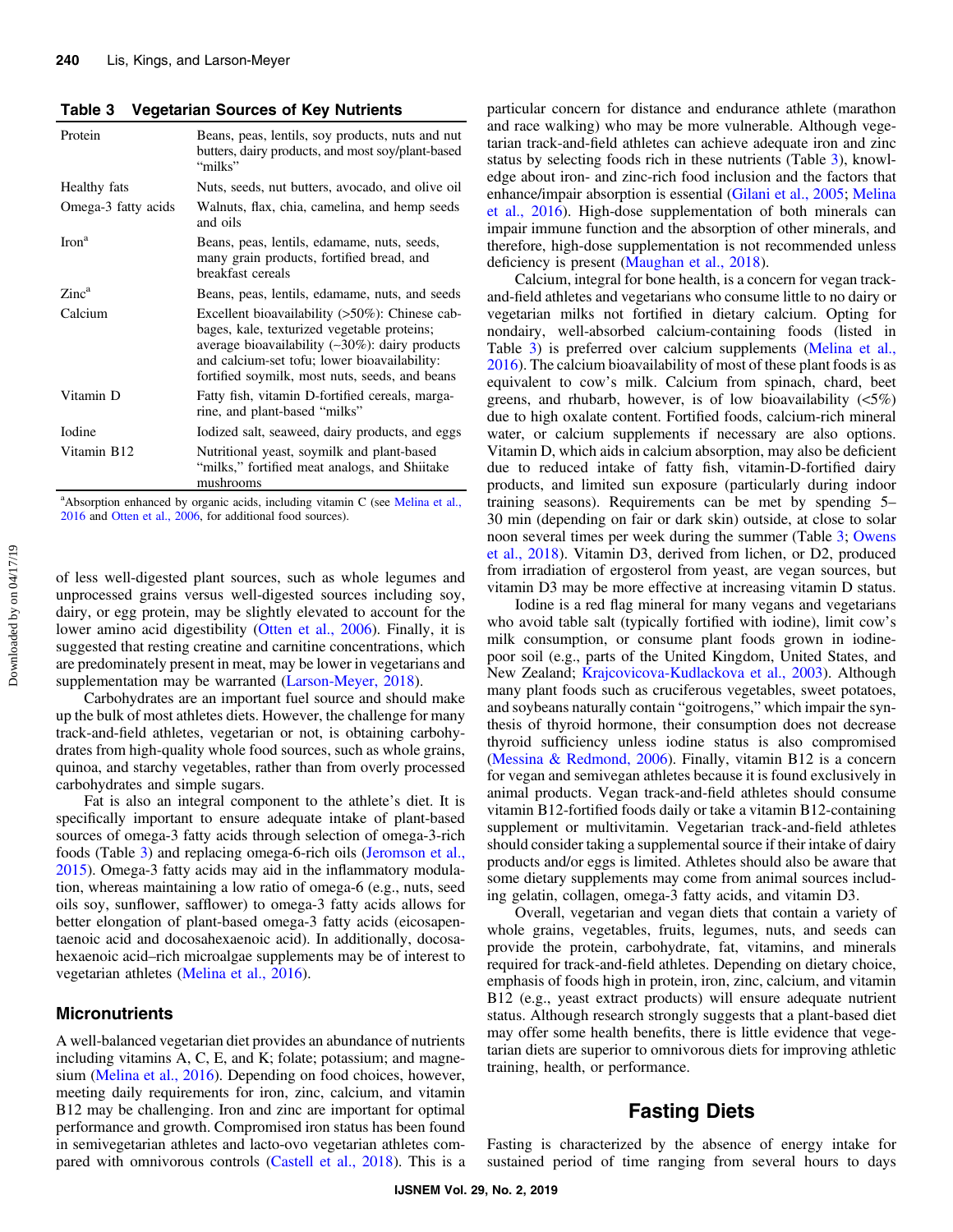<span id="page-5-0"></span>[\(Maughan et al., 2010\)](#page-8-0). It is not a new concept, but an age-old practice prescribed by many religions [\(Trepanowski & Bloomer,](#page-9-0) [2010](#page-9-0)). Apart from religious obligation, fasting also holds appeal for weight loss, chronic disease management, and to increase longevity [\(Horne et al., 2008\)](#page-7-0). However, the impacts of fasting, particularly for track-and-field athletes, are inconclusive and challenging to translate into practice due to methodological variances, study design limitations, animal-based concepts, and diverse clinical populations.

Recently, fasting has received an upsurge of attention. Some forms of fasting are promoted as a strategy to offer health and performance benefits. This has prompted an increase in contemporary fasting publications and renewed academic focus, which has provided some insight into the possible effects of fasting on athletic performance. In particular, investigation of the use of fasting to enhance substrate utilization and mitochondrial adaptation to enhance exercise metabolism and performance [\(Aird et al.,](#page-6-0) [2018](#page-6-0)). Any improvements in lipid profile, inflammatory markers, glucose metabolism, or cardiovascular function are short-lived and are not clinically significant [\(Barkia et al., 2011](#page-7-0); [Memari et al.,](#page-8-0) [2011](#page-8-0); [Stockman et al., 2018](#page-9-0)). These findings prevent using nonobligatory fasting practices within standard practice evidencebased recommendations.

## Types of Fasting Practices

Several types of fasting exist. Intermittent fasting (IF) and caloric restriction are the most predominate. IF is conducted intermittently with fast and refeed periods each 24-hour day. Caloric restriction is a chronic reduction in calories for a prolonged period of time where ad libitum water is permitted. Most applicable literature has focused on IF, and therefore, the following discussion will focus on this type of fasting. IF is subdivided into three categories: alternate day fasting, whole-day or periodic fasting, and timerestricted fasting (TRF). In all cases, a primary concern for trackand-field athletes is the loss of lean mass during a period of fasting or caloric restriction [\(Heilbronn et al., 2005](#page-7-0)).

Time-restricted fasting has received the most attention within the fasting literature. This form of fasting theoretically offers metabolic and body composition benefits for athletes [\(Morton](#page-8-0) [et al., 2018\)](#page-8-0). It involves 16–20 hr of fasting with a 4- to 8-hr feeding window. Several commercial variations of this diet have been developed. To date, only one study in recreationally active and resistance-trained athletes has been conducted. Findings indicate TRF does not support favorable changes in lean and fat mass compared with a normal diet ([Tinsley et al., 2017\)](#page-9-0). These observations may be attributed to unmatched macronutrient intake, specifically protein, between the normal diet group (1.4 g/kg) compared with the TRF group (1.0 g/kg). A follow-up study matching protein intakes (1.9 g/kg in both groups) demonstrated that TRF may be more effective in reducing fat mass while maintaining lean mass compared with normal diet controls [\(Moro et al., 2016](#page-8-0)). However, these results could be influenced by the more favorable feeding period around the training period for the TRF group.

#### Ramadan IF

Ramadan is a holy month during which Muslims refrain from eating and drinking between sunrise and sunset for 30 days. It is the most widely studied form of TRF and probably the most relevant for many elite athletes. Depending on the seasonal and geographical conditions, Ramadan falls on different dates every year and fasting varies from 11 to 18 hours daily ([Azizi, 2002](#page-7-0)); patterns that can indirectly affect performance and alertness [\(Roky](#page-8-0) [et al., 2004\)](#page-8-0). Ramadan is also associated with more rapid onset of fatigue, lethargy, and noncontact athlete injury ([Chtourou et al.,](#page-7-0) [2011](#page-7-0); [Tian et al., 2011\)](#page-9-0). Therefore, much research has focused on the factors negatively affecting performance and tools to mitigate these potential detriments (Tables 4 and 5).

#### Nutrition and Ramadan

Daily eating routines are characterized by two meals: one before sunrise (Sahur) and one after sunset (Iftar). Variation in Ramadan food volume and eating patterns as well as fundamental nutrition

#### Table 4 Factors Involved in Detrimental Effects on Physical Performance During Ramadan

- Training time of day
- Geographical location (and if the environment is controlled)
- Levels of athlete education and fasting experience
- Circadian rhythms
- Changes in sleep pattern (architecture and duration)
- Physiological, metabolic, and hormonal changes
- Blood glucose level reduction
- Reduced daytime fluid intake
- Decrease in body temperature
- Alteration in psychomotor functioning (deterioration across the day)
- More rapid onset of fatigue
- Possible increase risk of injury and the effect on training load

Note. Adapted from Farooq ([2016\)](#page-7-0).

#### Table 5 Select Strategies to Cope With Ramadan Fasting for Track-and-Field Athletes

| <b>Focus</b>     | <b>Strategy description</b>                                                                                                                                                                                                                                                                                                                                                                                                                                                                                                    |
|------------------|--------------------------------------------------------------------------------------------------------------------------------------------------------------------------------------------------------------------------------------------------------------------------------------------------------------------------------------------------------------------------------------------------------------------------------------------------------------------------------------------------------------------------------|
| Training         | a. Shift training to morning and evening to maintain<br>effective training load<br>b. Monitor "well-being" (e.g., pre- and postsession fatigue,<br>hydration status) and adjust training load appropriately<br>c. Promote rest (i.e., naps) after morning training<br>d. Music may counteract negative effects<br>e. Sports psychology support to address anxiety issues<br>regarding ability to maintain performance                                                                                                          |
| Education        | a. Prior education on key areas (e.g., behavioral adaptation<br>to minimize fluid loss)<br>b. Advice on portion size control (for the Iftar meal)<br>c. Query beliefs and individualize nutrition plans to cope<br>with Ramadan                                                                                                                                                                                                                                                                                                |
| <b>Nutrition</b> | a. Focus on protein quality and intake amount to maintain<br>lean mass<br>b. Encourage carbohydrate at meals<br>c. Electrolyte/oral rehydration solutions as needed to<br>maintain hydration status<br>d. Carbohydrate mouth rinsing as appropriate to maintain<br>performance<br>e. Individualized fluid/nutrition strategies adapted for un-<br>ique logistical considerations<br>f. Quick communication technologies useful to guide/<br>monitor dietary intake<br>o Distanz supplements (e.g., questing, bota slaning) for |

- g. Dietary supplements (e.g., creatine, beta alanine) for performance-focused interventions
- h. Promote good oral health care across the refeed window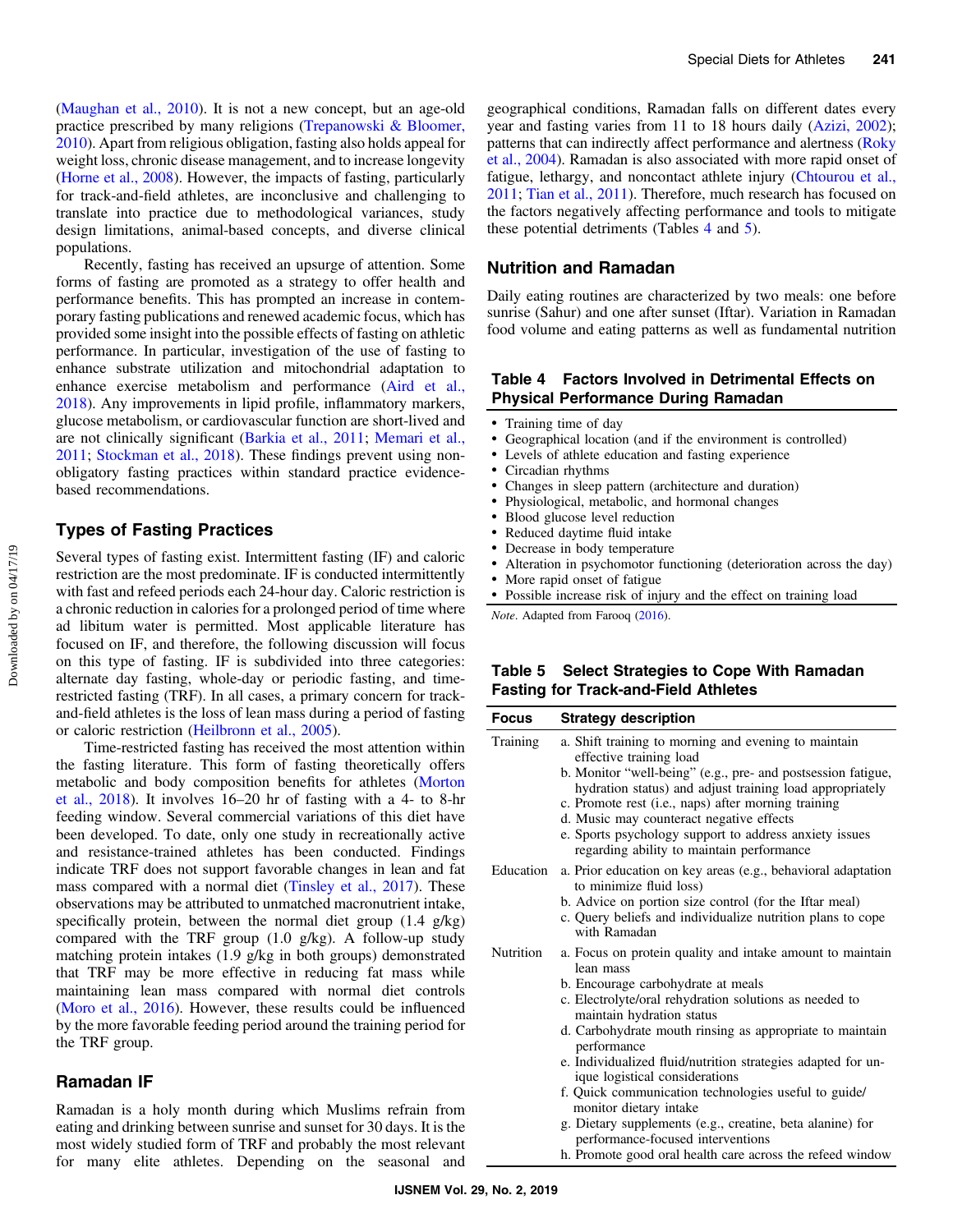<span id="page-6-0"></span>challenges have been previously characterized [\(Reilly &](#page-8-0) [Waterhouse, 2007\)](#page-8-0). The two main challenges are that foods offered tend to be higher in fat and sugar compared with habitual diets and that meal quality is less under an athlete's full control due to the social nature of the eating occasion. It is commonly believed that Ramadan fasting results in a significant calorie deficit. However, studies have demonstrated that energy intake is similar to nonfasting periods but that eating times are later/earlier and within a limited time frame [\(Maughan et al., 2010](#page-8-0)). Amid eating challenges, the primary goal for track-and-field athletes should be to maintain body composition as well as minimize decrements in performance. Due to the variances in food availability, there is potential to overeat at fewer meal times, and it can be difficult for some athletes to maintain a stable body composition. Conversely, for some athletes, food choices during Ramadan may become better planned, and subsequently, the quality of food is improved compared with intake during the rest of the nonfasting year. Demonstrating this, unexpected improvements in lean mass and fat mass have even been measured, which may be attributed to improved food choices during Ramadan ([Fahrial Syam et al., 2016;](#page-7-0) [Norouzy et al., 2013](#page-8-0)). Particularly, during the first week of fasting, body composition measures may be inadvertently skewed by increased total body water loss, decreased gastrointestinal volume, and glycogen stores. These factors should be considered with athlete monitoring during this fasting period.

## Unique Sport Nutrition Challenges

Ramadan is an opportunity to offer education opportunities to track-and-field athletes during a period when an athletes' receptiveness may be enhanced with a renewed interest in well-being or to maintain physical capacity throughout fasting. For the sports nutrition practitioner, several well-documented challenges before, during, and after exercise exist. Rehydration, posttraining recovery, fatigue management, portion control, and maintaining optimal body composition are the most common nutrition challenges (Table [4](#page-5-0); [Norouzy et al., 2013\)](#page-8-0). These challenges are magnified when Ramadan occurs across major sporting events (e.g., the Olympics, the FIFA World Cup). Competing in a non-Muslim country and requirements of weight-making sports present further complications (Aloui et al., 2016). Muslim track-and-field athletes undertaking obligatory fasting are also at a potential disadvantage compared with voluntary fasting as they are less able to modify their feeding periods around training. Some athletes will obtain special permission to observe their fast after an important event. In addition, valuable nutrition strategies such as carbohydrate mouth rinsing may be not permitted due to the interpretation of fasting law by Islamic scholars. Overall, many challenges are associated with Ramadan fasting, and individualized strategies are required for successful management to avoid a possible detraining effect (Table [5](#page-5-0); Aloui et al., 2016; [Maughan et al., 2012\)](#page-8-0).

## Knowledge and Beliefs

A solid understanding of the knowledge and beliefs pertaining to Ramadan is important for practitioners counseling Muslim trackand-field athletes as much contradictory evidence exists on the effects of Ramadan fasting on health. Personalized knowledge and beliefs can often translate into attitudes and practices. Longstanding experiences established in early years, advice from peers, knowledge level, and how well the environment is controlled appear to be significant factors of Ramadan impacting performance [\(Chamari et al., 2016](#page-7-0)). It is commonly trusted that Ramadan fasting negatively affects physical performance ([Chamari et al., 2016](#page-7-0)). However, evidence continues to advocate that only a few aspects of physical fitness are negatively affected by Ramadan (Alkandari et al., 2012; [Chamari et al., 2016\)](#page-7-0). Cognitive performance (e.g., psychomotor function, vigilance, executive function) and decision making are negatively impacted, which may moderately compromise skill execution and reaction time in some sports [\(Kirkendall et al., 2012;](#page-7-0) [Meckel et al., 2008\)](#page-8-0). Overall, maintenance of daily energy and macronutrient intakes, body composition, training load, and sleep duration similar to the rest of the year will minimize impairments of physical performance during Ramadan.

Evidence is lacking to support any benefit of fasting compared with conventional techniques for improving body composition or metabolic parameters in track-and-field athletes. Nutrition strategies should be planned in advance to avoid possible performance decrements during obligatory fasting.

## **Conclusions**

Special diets may be appropriate for some track-and-field athletes, but each of these should be carefully evaluated as well as the rationale for choosing a diet. Ad hoc adherence to a special diet is associated with several risks, which should be carefully evaluated and monitored. Even in cases where a special diet is necessary, proper education is essential as dietary restriction may do more harm than good. To optimize nutrition for elite performance guidance from an accredited dietitian/nutritionist, together with advice from appropriate medical and sport science personnel, should be sought before adherence to a special diet.

#### Acknowledgments

D. M. Lis, E. Larson-Meyer, and D. Kings wrote initial draft of respective sections. D. M. Lis compiled, edited, formatted, and revised the manuscript. All authors approved the final version of the paper. The authors have no conflicts of interests to report.

#### **References**

- Agnoli, C., Baroni, L., Bertini, I., Ciappellano, S., Fabbri, A., Papa, M., ::: Sieri, S. (2017). Position paper on vegetarian diets from the working group of the Italian Society of Human Nutrition. Nutrition, Metabolism & Cardiovascular Diseases, 27(12), 1037–1052. PubMed ID: [29174030](http://www.ncbi.nlm.nih.gov/pubmed/29174030?dopt=Abstract) doi:[10.1016/j.numecd.2017.10.020](https://doi.org/10.1016/j.numecd.2017.10.020)
- Aird, T.P., Davies, R.W., & Carson, B.P. (2018). Effects of fasted vs fed-state exercise on performance and post-exercise metabolism: A systematic review and meta-analysis. Scandinavian Journal of Medicine & Science in Sports, 28(5), 1476–1493. PubMed ID: [29315892](http://www.ncbi.nlm.nih.gov/pubmed/29315892?dopt=Abstract) doi:[10.1111/sms.13054](https://doi.org/10.1111/sms.13054)
- Alkandari, J.R., Maughan, R.J., Roky, R., Aziz, A.R., & Karli, U. (2012). The implications of Ramadan fasting for human health and wellbeing. Journal of Sports Sciences, 30(Suppl. 1), S9-S19. PubMed ID: [22742901](http://www.ncbi.nlm.nih.gov/pubmed/22742901?dopt=Abstract) doi:[10.1080/02640414.2012.698298](https://doi.org/10.1080/02640414.2012.698298)
- Aloui, A., Chtourou, H., Briki, W., Tabben, M., Chaouachi, A., Souissi, N., ::: Chamari, K. (2016). Rapid weight loss in the context of Ramadan observance: Recommendations for judokas. Biology of Sport, 33(4), 407–413. PubMed ID: [28090146](http://www.ncbi.nlm.nih.gov/pubmed/28090146?dopt=Abstract) doi[:10.5604/](https://doi.org/10.5604/20831862.1224098) [20831862.1224098](https://doi.org/10.5604/20831862.1224098)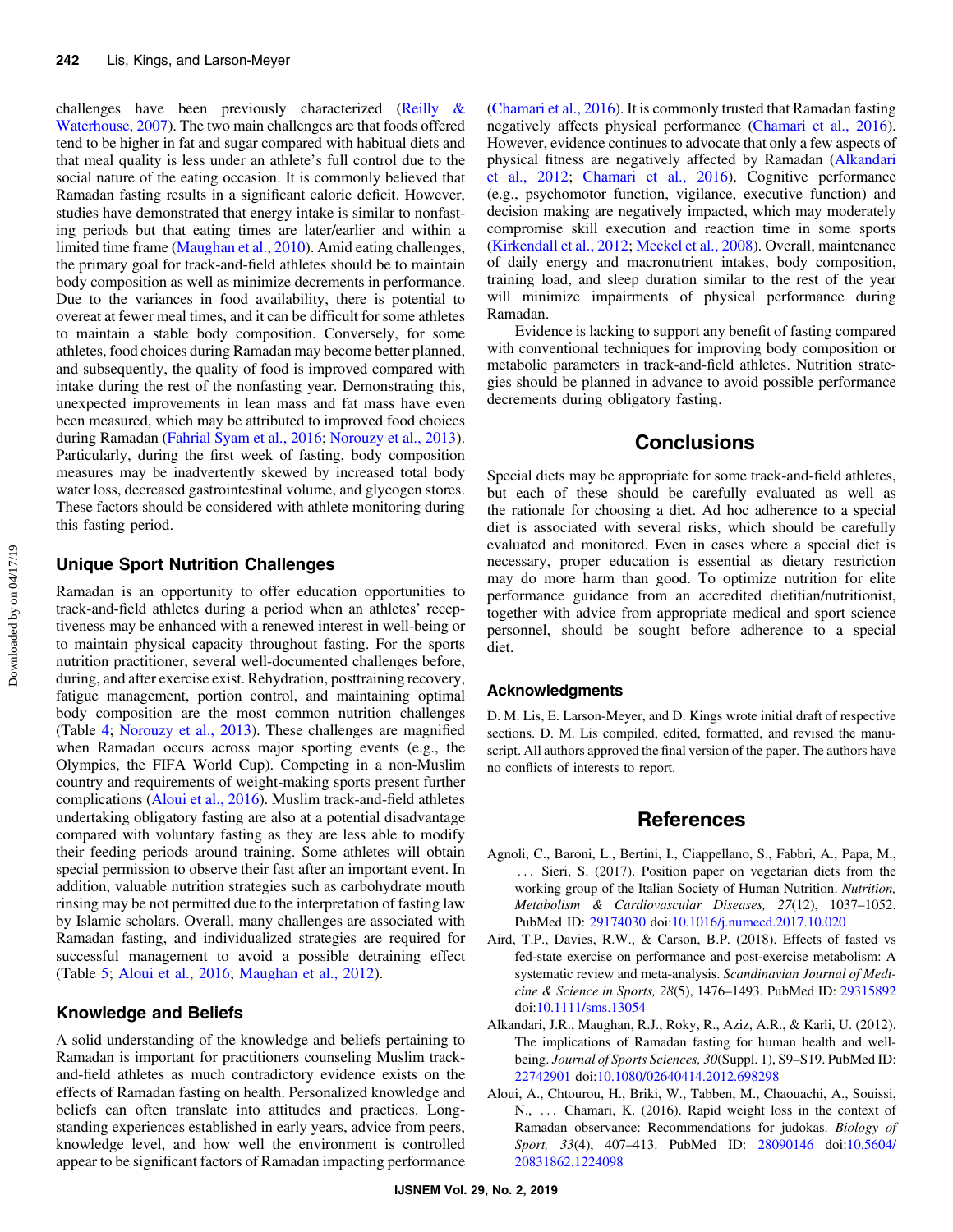- <span id="page-7-0"></span>Applegate, C., Mueller, M., & Zuniga, K.E. (2017). Influence of dietary acid load on exercise performance. International Journal of Sport Nutrition and Exercise Metabolism, 27(3), 213–219. PubMed ID: [28050921](http://www.ncbi.nlm.nih.gov/pubmed/28050921?dopt=Abstract) doi:[10.1123/ijsnem.2016-0186](https://doi.org/10.1123/ijsnem.2016-0186)
- Azizi, F. (2002). Research in Islamic fasting and health. Annals of Saudi Medicine, 22(3–4), 186–191. PubMed ID: [17159392](http://www.ncbi.nlm.nih.gov/pubmed/17159392?dopt=Abstract) doi[:10.5144/](https://doi.org/10.5144/0256-4947.2002.186) [0256-4947.2002.186](https://doi.org/10.5144/0256-4947.2002.186)
- Barkia, A., Mohamed, K., Smaoui, M., Zouari, N., Hammami, M., & Nasri, M. (2011). Change of diet, plasma lipids, lipoproteins, and fatty acids during Ramadan: A controversial association of the considered Ramadan model with atherosclerosis risk. Journal of Health, Population and Nutrition, 29(5), 486–493. PubMed ID: [22106754](http://www.ncbi.nlm.nih.gov/pubmed/22106754?dopt=Abstract) doi:[10.3329/jhpn.v29i5.8902](https://doi.org/10.3329/jhpn.v29i5.8902)
- Biesiekierski, J.R., & Iven, J. (2015). Non-coeliac gluten sensitivity: Piecing the puzzle together. United European Gastroenterology Journal, 3(2), 160–165. PubMed ID: [25922675](http://www.ncbi.nlm.nih.gov/pubmed/25922675?dopt=Abstract) doi[:10.1177/](https://doi.org/10.1177/2050640615578388) [2050640615578388](https://doi.org/10.1177/2050640615578388)
- Bulka, C.M., Davis, M.A., Karagas, M.R., Ahsan, H., & Argos, M. (2017). The unintended consequences of a gluten-free diet. Epidemiology, 28(3), e24–e25. PubMed ID: [28166100](http://www.ncbi.nlm.nih.gov/pubmed/28166100?dopt=Abstract) doi:[10.1097/EDE.](https://doi.org/10.1097/EDE.0000000000000640) [0000000000000640](https://doi.org/10.1097/EDE.0000000000000640)
- Castell, L.M., Nieman, D., Bermon, S., & Peeling, P. (2018). Exerciseinduced illness and inflammation: Can immunonutrition and iron help? International Journal of Sport Nutrition and Exercise Metabolism. Manuscript in preparation. 1-12.
- Chamari, K., Briki, W., Farooq, A., Patrick, T., Belfekih, T., & Herrera, C.P. (2016). Impact of Ramadan intermittent fasting on cognitive function in trained cyclists: A pilot study. Biology of Sport, 33(1), 49–56. PubMed ID: [26985134](http://www.ncbi.nlm.nih.gov/pubmed/26985134?dopt=Abstract) doi[:10.5604/20831862.1185888](https://doi.org/10.5604/20831862.1185888)
- Chtourou, H., Hammouda, O., Souissi, H., Chamari, K., Chaouachi, A., & Souissi, N. (2011). The effect of Ramadan fasting on physical performances, mood state and perceived exertion in young footballers. Asian Journal of Sports Medicine, 2(3), 177–185. PubMed ID: [22375237](http://www.ncbi.nlm.nih.gov/pubmed/22375237?dopt=Abstract) doi:[10.5812/asjsm.34757](https://doi.org/10.5812/asjsm.34757)
- Cialdella-Kam, L., Kulpins, D., & Manore, M.M. (2016). Vegetarian, gluten-free, and energy restricted diets in female athletes. Sports, 4(4), 1–12. PubMed ID: [29910298](http://www.ncbi.nlm.nih.gov/pubmed/29910298?dopt=Abstract) doi[:10.3390/sports4040050](https://doi.org/10.3390/sports4040050)
- Colbey, C., Cox, A.J., Pyne, D.B., Zhang, P., Cripps, A.W., & West, N.P. (2018). Upper respiratory symptoms, gut health and mucosal immunity in athletes. Sports Medicine, 48(Suppl. 1), 65–77. PubMed ID: [29363055](http://www.ncbi.nlm.nih.gov/pubmed/29363055?dopt=Abstract) doi:[10.1007/s40279-017-0846-4](https://doi.org/10.1007/s40279-017-0846-4)
- Costa, R.J.S., Snipe, R.M.J., Kitic, C.M., & Gibson, P.R. (2017). Systematic review: Exercise-induced gastrointestinal syndrome-implications for health and intestinal disease. Alimentary Pharmacology & Therapeutics, 46(3), 246–265. PubMed ID: [28589631](http://www.ncbi.nlm.nih.gov/pubmed/28589631?dopt=Abstract) doi:[10.1111/apt.14157](https://doi.org/10.1111/apt.14157)
- Craddock, J.C., Probst, Y.C., & Peoples, G.E. (2016). Vegetarian and omnivorous nutrition—Comparing physical performance. International Journal of Sport Nutrition and Exercise Metabolism, 26(3), 212–220. PubMed ID: [26568522](http://www.ncbi.nlm.nih.gov/pubmed/26568522?dopt=Abstract) doi:[10.1123/ijsnem.2015-0231](https://doi.org/10.1123/ijsnem.2015-0231)
- de Silva, D., Geromi, M., Halken, S., Host, A., Panesar, S.S., Muraro, A., ::: EAACI Food Allergy and Anaphylaxis Guidelines Group. (2014). Primary prevention of food allergy in children and adults: Systematic review. Allergy, 69(5), 581–589. PubMed ID: [24433563](http://www.ncbi.nlm.nih.gov/pubmed/24433563?dopt=Abstract) doi:[10.1111/all.12334](https://doi.org/10.1111/all.12334)
- Fahrial Syam, A., Suryani Sobur, C., Abdullah, M., & Makmun, D. (2016). Ramadan fasting decreases body fat but not protein mass. International Journal of Endocrinology and Metabolism, 14(1), e29687. PubMed ID: [27279831](http://www.ncbi.nlm.nih.gov/pubmed/27279831?dopt=Abstract) doi:[10.5812/ijem.29687](https://doi.org/10.5812/ijem.29687)
- Farooq, A., Herrera, C.P., Zerguini, Y., Almudahka, F., & Chamari, K. (2016). Knowledge, beliefs and attitudes of Muslim footballers towards Ramadan fasting during the London 2012 Olympics: a cross-sectional study. BMJ Open, 6(9), e012848
- Fedewa, A., & Rao, S.S. (2014). Dietary fructose intolerance, fructan intolerance and FODMAPs. Current Gastroenterology Reports, 16(1), 370. PubMed ID: [24357350](http://www.ncbi.nlm.nih.gov/pubmed/24357350?dopt=Abstract) doi[:10.1007/s11894-013-](https://doi.org/10.1007/s11894-013-0370-0) [0370-0](https://doi.org/10.1007/s11894-013-0370-0)
- Gaskell, S.K., & Costa, R.J.S. (2018). Applying a low-FODMAP dietary intervention to a female ultra-endurance runner with irritable bowel syndrome during a multi-stage ultra-marathon. International Journal of Sport Nutrition and Exercise Metabolism. Advance online publication. 1–7. PubMed ID: [29757053](http://www.ncbi.nlm.nih.gov/pubmed/29757053?dopt=Abstract) doi[:10.1123/ijsnem.2017-0398](https://doi.org/10.1123/ijsnem.2017-0398)
- Gibson, P.R., & Muir, J.G. (2013). Not all effects of a gluten-free diet are due to removal of gluten. Gastroenterology, 145(3), 693. PubMed ID: [23900108](http://www.ncbi.nlm.nih.gov/pubmed/23900108?dopt=Abstract) doi:[10.1053/j.gastro.2013.06.056](https://doi.org/10.1053/j.gastro.2013.06.056)
- Gibson, P.R., Muir, J.G., & Newnham, E.D. (2015). Other dietary confounders: FODMAPS et al. Digestive Diseases, 33(2), 269–276. PubMed ID: [25925934](http://www.ncbi.nlm.nih.gov/pubmed/25925934?dopt=Abstract) doi:[10.1159/000371401](https://doi.org/10.1159/000371401)
- Gilani, G.S., Cockell, K.A., & Sepehr, E. (2005). Effects of antinutritional factors on protein digestibility and amino acid availability in foods. Journal of AOAC International, 88(3), 967–987. PubMed ID: [16001874](http://www.ncbi.nlm.nih.gov/pubmed/16001874?dopt=Abstract)
- Halmos, E.P., Christophersen, C.T., Bird, A.R., Shepherd, S.J., Gibson, P.R., & Muir, J.G. (2015). Diets that differ in their FODMAP content alter the colonic luminal microenvironment. Gut, 64(1), 93–100. PubMed ID: [25016597](http://www.ncbi.nlm.nih.gov/pubmed/25016597?dopt=Abstract) doi:[10.1136/gutjnl-2014-307264](https://doi.org/10.1136/gutjnl-2014-307264)
- Heilbronn, L.K., Smith, S.R., Martin, C.K., Anton, S.D., & Ravussin, E. (2005). Alternate-day fasting in nonobese subjects: Effects on body weight, body composition, and energy metabolism. The American Journal of Clinical Nutrition, 81(1), 69–73. PubMed ID: [15640462](http://www.ncbi.nlm.nih.gov/pubmed/15640462?dopt=Abstract) doi:[10.1093/ajcn/81.1.69](https://doi.org/10.1093/ajcn/81.1.69)
- Hill, P., Muir, J.G., & Gibson, P.R. (2017). Controversies and recent developments of the low-FODMAP diet. Gastroenterology & Hepatology, 13(1), 36–45. PubMed ID: [28420945](http://www.ncbi.nlm.nih.gov/pubmed/28420945?dopt=Abstract)
- Horne, B.D., May, H.T., Anderson, J.L., Kfoury, A.G., Bailey, B.M., McClure, B.S., ... Intermountain Heart Collaborative Study. (2008). Usefulness of routine periodic fasting to lower risk of coronary artery disease in patients undergoing coronary angiography. The American Journal of Cardiology, 102(7), 814–819.e1. PubMed ID: [18805103](http://www.ncbi.nlm.nih.gov/pubmed/18805103?dopt=Abstract) doi:[10.1016/j.amjcard.2008.05.021](https://doi.org/10.1016/j.amjcard.2008.05.021)
- Jeromson, S., Gallagher, I.J., Galloway, S.D., & Hamilton, D.L. (2015). Omega-3 fatty acids and skeletal muscle health. Marine Drugs, 13(11), 6977–7004. PubMed ID: [26610527](http://www.ncbi.nlm.nih.gov/pubmed/26610527?dopt=Abstract) doi:[10.3390/md13116977](https://doi.org/10.3390/md13116977)
- Kirkendall, D.T., Chaouachi, A., Aziz, A.R., & Chamari, K. (2012). Strategies for maintaining fitness and performance during Ramadan. Journal of Sports Sciences, 30(Suppl. 1), S103–S108. PubMed ID: [22606971](http://www.ncbi.nlm.nih.gov/pubmed/22606971?dopt=Abstract) doi:[10.1080/02640414.2012.687114](https://doi.org/10.1080/02640414.2012.687114)
- Kostic-Vucicevic, M., Marinkovi, D., Dikic, N., Stojmenovic, T., Andjelkovic, M., Nikolic, I., ... Malic, T. (2016). Is there connection between food intolerance and sports performance in elite athletes? British Journal of Sports Medicine, 50, A20. doi[:10.1136/bjsports-](https://doi.org/10.1136/bjsports-2016-09712035)[2016-097120.35](https://doi.org/10.1136/bjsports-2016-09712035)
- Krajcovicova-Kudlackova, M., Buckova, K., Klimes, I., & Sebokova, E. (2003). Iodine deficiency in vegetarians and vegans. Annals of Nutrition & Metabolism, 47(5), 183–185. PubMed ID: [12748410](http://www.ncbi.nlm.nih.gov/pubmed/12748410?dopt=Abstract) doi:[10.1159/000070483](https://doi.org/10.1159/000070483)
- Larson-Meyer, D.E. (2018). Optimizing performance on a vegetarian diet. In W. Craig (Ed.), Vegetarian nutrition and wellness (pp. 303–319). New York, NY: CRC Press.
- Leahy, E., Lyons, S., & Tol, S.J. (2010). An estimate of the number of vegetarians in the world (pp. 1–44). Dublin, Ireland: ESRI. [https://](https://www.researchgate.net/publication/254412281_An_Estimate_of_the_Number_of_Vegetarians_in_the_World) [www.researchgate.net/publication/254412281\\_An\\_Estimate\\_of\\_the\\_](https://www.researchgate.net/publication/254412281_An_Estimate_of_the_Number_of_Vegetarians_in_the_World) [Number\\_of\\_Vegetarians\\_in\\_the\\_World](https://www.researchgate.net/publication/254412281_An_Estimate_of_the_Number_of_Vegetarians_in_the_World)
- Levitt, M., Wilt, T., & Shaukat, A. (2013). Clinical implications of lactose malabsorption versus lactose intolerance. Journal of Clinical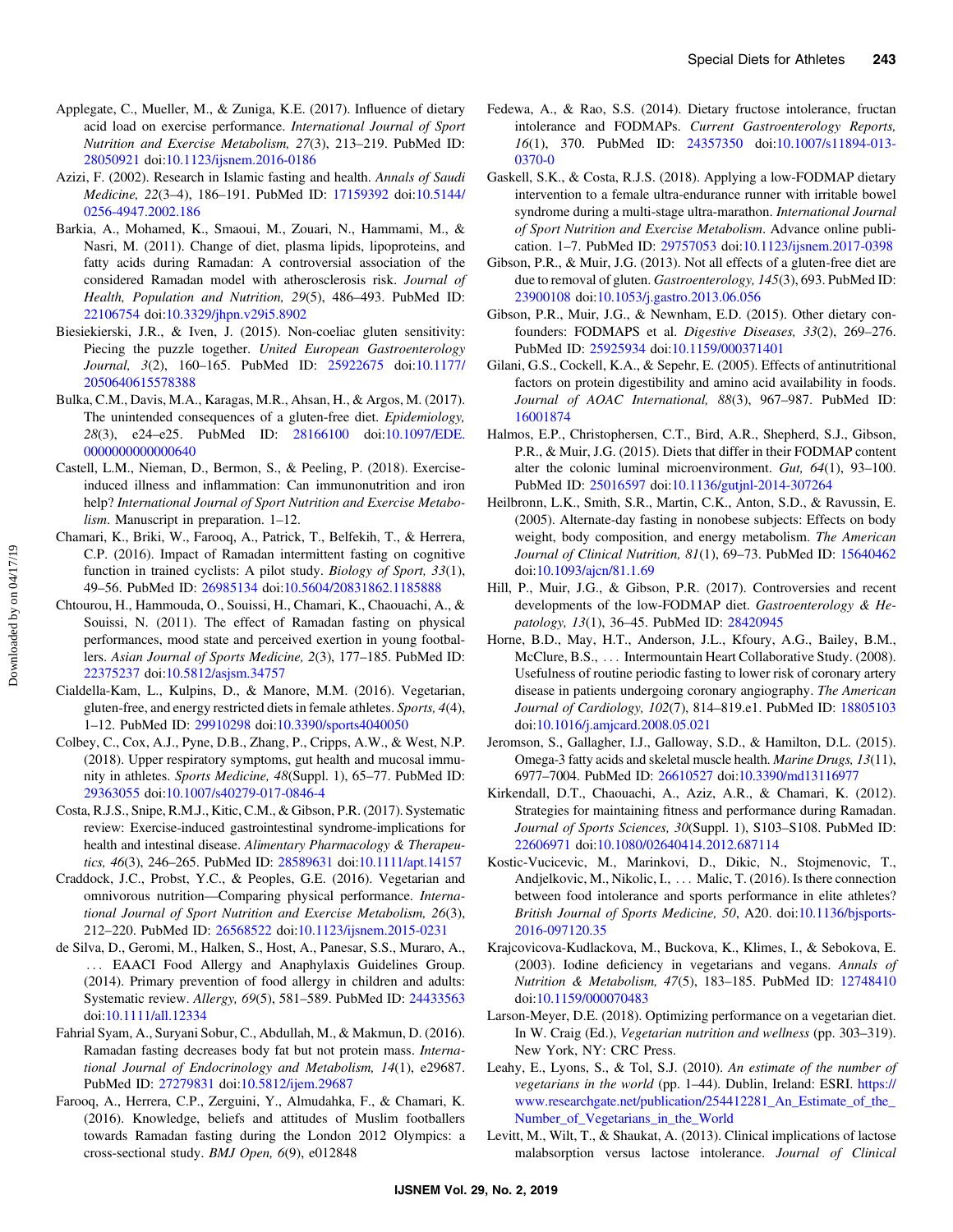<span id="page-8-0"></span>Gastroenterology, 47(6), 471–480. PubMed ID: [23632346](http://www.ncbi.nlm.nih.gov/pubmed/23632346?dopt=Abstract) doi:[10.](https://doi.org/10.1097/MCG.0b013e3182889f0f) [1097/MCG.0b013e3182889f0f](https://doi.org/10.1097/MCG.0b013e3182889f0f)

- Lis, D., Ahuja, K.D., Stellingwerff, T., Kitic, C.M., & Fell, J. (2016a). Case study: Utilizing a low FODMAP diet to combat exerciseinduced gastrointestinal symptoms. International Journal of Sport Nutrition and Exercise Metabolism, 26(5), 481–487. PubMed ID: [27097380](http://www.ncbi.nlm.nih.gov/pubmed/27097380?dopt=Abstract) doi:[10.1123/ijsnem.2015-0293](https://doi.org/10.1123/ijsnem.2015-0293)
- Lis, D., Ahuja, K.D., Stellingwerff, T., Kitic, C.M., & Fell, J. (2016b). Food avoidance in athletes: FODMAP foods on the list. Applied Physiology, Nutrition, and Metabolism, 41(9), 1002–1004. PubMed ID: [27507006](http://www.ncbi.nlm.nih.gov/pubmed/27507006?dopt=Abstract) doi[:10.1139/apnm-2015-0428](https://doi.org/10.1139/apnm-2015-0428)
- Lis, D., Stellingwerff, T., Kitic, C.M., Ahuja, K.D., & Fell, J. (2015a). No effects of a short-term gluten-free diet on performance in nonceliac athletes. Medicine & Science in Sports & Exercise, 47(12), 2563–2570. PubMed ID: [25970665](http://www.ncbi.nlm.nih.gov/pubmed/25970665?dopt=Abstract) doi[:10.1249/MSS.0000000](https://doi.org/10.1249/MSS.0000000000000699) [000000699](https://doi.org/10.1249/MSS.0000000000000699)
- Lis, D., Stellingwerff, T., Kitic, C.M., Fell, J.W., & Ahuja, K.D.K. (2017). Low FODMAP: A preliminary strategy to reduce gastrointestinal distress in athletes. Medicine & Science in Sports & Exercise, 50(1), 116–123. PubMed ID: [28891824](http://www.ncbi.nlm.nih.gov/pubmed/28891824?dopt=Abstract) doi:[10.1249/MSS.0000000](https://doi.org/10.1249/MSS.0000000000001419) [000001419](https://doi.org/10.1249/MSS.0000000000001419)
- Lis, D., Stellingwerff, T., Shing, C.M., Ahuja, K.D., & Fell, J. (2015b). Exploring the popularity, experiences, and beliefs surrounding gluten-free diets in nonceliac athletes. International Journal of Sport Nutrition and Exercise Metabolism, 25, 37–45. PubMed ID: [24901744](http://www.ncbi.nlm.nih.gov/pubmed/24901744?dopt=Abstract) doi:[10.1123/ijsnem.2013-0247](https://doi.org/10.1123/ijsnem.2013-0247)
- Marsh, K.A., Munn, E.A., & Baines, S.K. (2013). Protein and vegetarian diets. The Medical Journal of Australia, 199(Suppl. 4), S7–S10. PubMed ID: [25369930](http://www.ncbi.nlm.nih.gov/pubmed/25369930?dopt=Abstract)
- Masuy, I., Van Oudenhove, L., Tack, J., & Biesiekierski, J.R. (2018). Effect of intragastric FODMAP infusion on upper gastrointestinal motility, gastrointestinal, and psychological symptoms in irritable bowel syndrome vs healthy controls. Neurogastroenterology & Motility, 30(1). PubMed ID: [28762592](http://www.ncbi.nlm.nih.gov/pubmed/28762592?dopt=Abstract) doi:[10.1111/nmo.13167](https://doi.org/10.1111/nmo.13167)
- Maughan, R.J., Al-Kharusi, W., Binnett, M.S., Budgett, R., Burke, L.M., Coyle, E.F., ::: Vennard, P. (2012). Fasting and sports: A summary statement of the IOC workshop. British Journal of Sports Medicine, 46(7), 457–457. PubMed ID: [21112876](http://www.ncbi.nlm.nih.gov/pubmed/21112876?dopt=Abstract) doi:[10.1136/bjsm.2010.](https://doi.org/10.1136/bjsm.2010.073064) [073064](https://doi.org/10.1136/bjsm.2010.073064)
- Maughan, R.J., Burke, L.M., Dvorak, J., Larson-Meyer, D.E., Peeling, P., Phillips, S.M., ... Engebretsen, L. (2018). IOC consensus statement: Dietary supplements and the high-performance athlete. British Journal of Sports Medicine, 52(7), 439–455. PubMed ID: [29540367](http://www.ncbi.nlm.nih.gov/pubmed/29540367?dopt=Abstract) doi:[10.1136/bjsports-2018-099027](https://doi.org/10.1136/bjsports-2018-099027)
- Maughan, R.J., Fallah, J., & Coyle, E.F. (2010). The effects of fasting on metabolism and performance. British Journal of Sports Medicine, 44(7), 490–494. PubMed ID: [20484315](http://www.ncbi.nlm.nih.gov/pubmed/20484315?dopt=Abstract) doi:[10.1136/bjsm.2010.](https://doi.org/10.1136/bjsm.2010.072181) [072181](https://doi.org/10.1136/bjsm.2010.072181)
- Meckel, Y., Ismaeel, A., & Eliakim, A. (2008). The effect of the Ramadan fast on physical performance and dietary habits in adolescent soccer players. European Journal of Applied Physiology, 102(6), 651–657. PubMed ID: [18071743](http://www.ncbi.nlm.nih.gov/pubmed/18071743?dopt=Abstract) doi[:10.1007/s00421-007-](https://doi.org/10.1007/s00421-007-0633-2) [0633-2](https://doi.org/10.1007/s00421-007-0633-2)
- Melina, V., Craig, W., & Levin, S. (2016). Position of the Academy of Nutrition and Dietetics: Vegetarian diets. Journal of the Academy of Nutrition and Dietetics, 116(12), 1970–1980. PubMed ID: [27886704](http://www.ncbi.nlm.nih.gov/pubmed/27886704?dopt=Abstract) doi:[10.1016/j.jand.2016.09.025](https://doi.org/10.1016/j.jand.2016.09.025)
- Memari, A.H., Kordi, R., Panahi, N., Nikookar, L.R., Abdollahi, M., & Akbarnejad, A. (2011). Effect of Ramadan fasting on body composition and physical performance in female athletes. Asian Journal of Sports Medicine, 2(3), 161–166. PubMed ID: [22375235](http://www.ncbi.nlm.nih.gov/pubmed/22375235?dopt=Abstract) doi[:10.5812/](https://doi.org/10.5812/asjsm.34754) [asjsm.34754](https://doi.org/10.5812/asjsm.34754)
- Messina, M., & Redmond, G. (2006). Effects of soy protein and soybean isoflavones on thyroid function in healthy adults and hypothyroid patients: A review of the relevant literature. Thyroid, 16(3), 249–258. PubMed ID: [16571087](http://www.ncbi.nlm.nih.gov/pubmed/16571087?dopt=Abstract) doi:[10.1089/thy.2006.16.249](https://doi.org/10.1089/thy.2006.16.249)
- Meyer, N., & Reguant-Closa, A. (2017). "Eat as if you could save the planet and win!" Sustainability integration into nutrition for exercise and sport. Nutrients, 9(4), 412. PubMed ID: [28430140](http://www.ncbi.nlm.nih.gov/pubmed/28430140?dopt=Abstract) doi[:10.3390/](https://doi.org/10.3390/nu9040412) [nu9040412](https://doi.org/10.3390/nu9040412)
- Moro, T., Tinsely, G., Bianco, A., Marcolin, G., Pacelli, Q.F., Battaglia, G., ::: Paoli, A. (2016). Effects of eight weeks of time-restricted feeding on basal metabolism, maximal strength, body composition, inflammation, and cardiovascular risk factors in resistance-trained males. Journal of Translational Medicine, 14(1), 290. PubMed ID: [27737674](http://www.ncbi.nlm.nih.gov/pubmed/27737674?dopt=Abstract) doi:[10.1186/s12967-016-1044-0](https://doi.org/10.1186/s12967-016-1044-0)
- Morton, J., Stellingwerff, T., & Burke, L.M. (2018). Periodised nutrition for training adaptation. International Journal of Sport Nutrition and Exercise Metabolism. Manuscript in preparation.
- Mountjoy, M., Sundgot-Borgen, J.K., Burke, L.M., Ackerman, K.E., Blauwet, C., Constantini, N., ::: Budgett, R. (2018). IOC consensus statement on relative energy deficiency in sport (RED-S): 2018 update. British Journal of Sports Medicine, 52(11), 687–697. PubMed ID: [29773536](http://www.ncbi.nlm.nih.gov/pubmed/29773536?dopt=Abstract) doi:[10.1136/bjsports-2018-099193](https://doi.org/10.1136/bjsports-2018-099193)
- Norouzy, A., Salehi, M., Philippou, E., Arabi, H., Shiva, F., Mehrnoosh, S., & Nematy, M. (2013). Effect of fasting in Ramadan on body composition and nutritional intake: A prospective study. Journal of Human Nutrition and Dietetics, 26(Suppl. 1), 97–104. PubMed ID: [23679071](http://www.ncbi.nlm.nih.gov/pubmed/23679071?dopt=Abstract) doi:[10.1111/jhn.12042](https://doi.org/10.1111/jhn.12042)
- Ong, D.K., Mitchell, S.B., Barrett, J.S., Shepherd, S.J., Irving, P.M., Biesiekierski, J.R., ::: Muir, J.G. (2010). Manipulation of dietary short chain carbohydrates alters the pattern of gas production and genesis of symptoms in irritable bowel syndrome. Journal of Gastroenterology and Hepatology, 25(8), 1366–1373. PubMed ID: [20659225](http://www.ncbi.nlm.nih.gov/pubmed/20659225?dopt=Abstract) doi:[10.1111/j.1440-1746.2010.06370.x](https://doi.org/10.1111/j.1440-1746.2010.06370.x)
- Otten, J.J., Hellwig, J.P., & Meyers, L.D. (2006). The dietary reference intakes: The essential guide to nutrient requirements. Washington, DC: Food and Nutrition Board, Institute of Medicine.
- Owens, D.J., Allison, R., & Close, G.L. (2018). Vitamin D and the athlete: Current perspectives and new challenges. Sports Medicine, 48(Suppl. 1), 3–16. PubMed ID: [29368183](http://www.ncbi.nlm.nih.gov/pubmed/29368183?dopt=Abstract) doi[:10.1007/s40279-017-](https://doi.org/10.1007/s40279-017-0841-9) [0841-9](https://doi.org/10.1007/s40279-017-0841-9)
- Pelly, F.E., & Burkhart, S.J. (2014). Dietary regimens of athletes competing at the Delhi 2010 Commonwealth Games. International Journal of Sport Nutrition and Exercise Metabolism, 24(1), 28–36. PubMed ID: [23918635](http://www.ncbi.nlm.nih.gov/pubmed/23918635?dopt=Abstract) doi[:10.1123/ijsnem.2013-0023](https://doi.org/10.1123/ijsnem.2013-0023)
- Pfeiffer, B., Stellingwerff, T., Hodgson, A.B., Randell, R., Pöttgen, K., Res, P., & Jeukendrup, A.E. (2012). Nutritional intake and gastrointestinal problems during competitive endurance events. Medicine & Science in Sports & Exercise, 44(2), 344–351. PubMed ID: [21775906](http://www.ncbi.nlm.nih.gov/pubmed/21775906?dopt=Abstract) doi:[10.1249/MSS.0b013e31822dc809](https://doi.org/10.1249/MSS.0b013e31822dc809)
- Platt, M.P., & Wulu, J.A. (2017). Rational approach to allergy testing. Otolaryngologic Clinics of North America, 50(6), 1103–1110. PubMed ID: [29103452](http://www.ncbi.nlm.nih.gov/pubmed/29103452?dopt=Abstract) doi:[10.1016/j.otc.2017.08.007](https://doi.org/10.1016/j.otc.2017.08.007)
- Reilly, T., & Waterhouse, J. (2007). Altered sleep-wake cycles and food intake: The Ramadan model. Physiology & Behavior, 90(2–3), 219–228. PubMed ID: [17081572](http://www.ncbi.nlm.nih.gov/pubmed/17081572?dopt=Abstract) doi[:10.1016/j.physbeh.2006.](https://doi.org/10.1016/j.physbeh.2006.09.004) [09.004](https://doi.org/10.1016/j.physbeh.2006.09.004)
- Roky, R., Houti, L., Houssamih, S., Qotbi, S., & Aadil, N. (2004). Diurnal variation in temperature, mental and physical performance, and tasks specifically related to football. Chronobiology International, 48(4), 296–303.
- Rona, R.J., Keil, T., Summers, C., Gislason, D., Zuidmeer, L., Sodergren, E., ... Madsen, C. (2007). The prevalence of food allergy: A meta-